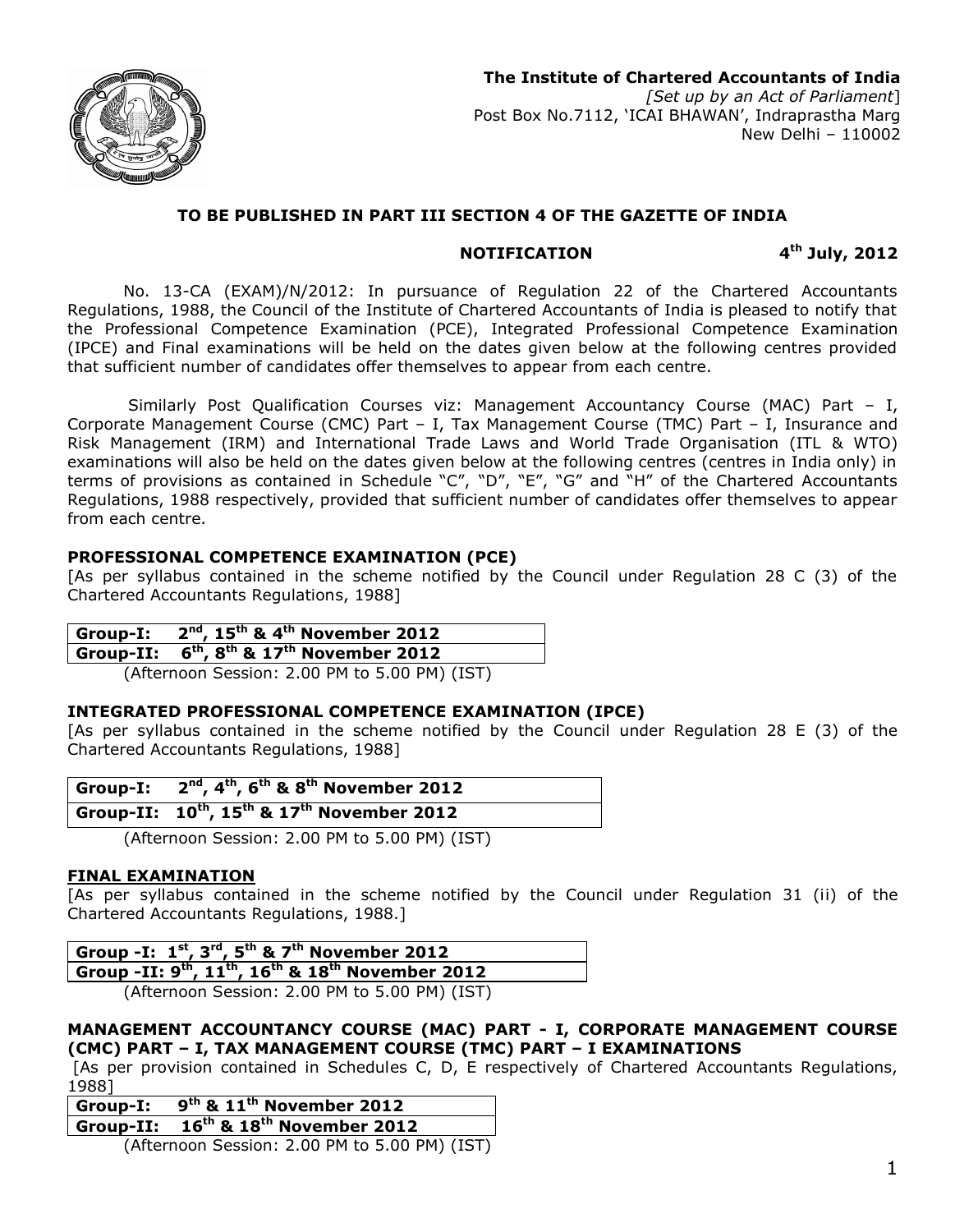# **INSURANCE AND RISK MANAGEMENT (IRM) EXAMINATION**

[As per provisions contained in "Schedule G" of Chartered Accountants Regulations, 1988]

**Modules I to IV 9 th, 11 th, 16 th & 18 th November 2012**

(Afternoon Session: 2.00 PM to 5.00 PM) (IST)

#### **INTERNATIONAL TRADE LAWS AND WORLD TRADE ORGANISATION (ITL&WTO) EXAMINATION**

[As per provisions contained in "Schedule H" of Chartered Accountants Regulations, 1988]

| Group A $\left 2^{nd}, 4^{th}$ & $6^{th}$ November 2012                                              |
|------------------------------------------------------------------------------------------------------|
| Group B $\,$ $\,$ $\,$ $\,$ $\,$ 8 <sup>th</sup> , 10 <sup>th</sup> & 15 <sup>th</sup> November 2012 |

(Afternoon Session: 2.00 PM to 5.00 PM) (IST)

# **EXAMINATION CENTRES: (FOR ALL EXAMINATIONS) CITIES IN INDIA**

| 1              | <b>AGRA</b>        | 47              | <b>GUNTUR</b>     | 93  | <b>PANVEL</b>         |
|----------------|--------------------|-----------------|-------------------|-----|-----------------------|
| $\overline{2}$ | AHMEDABAD          | 48              | <b>GURGAON</b>    | 94  | <b>PATNA</b>          |
| $\overline{3}$ | AHMEDNAGAR         | 49              | <b>GUWAHATI</b>   | 95  | <b>PATIALA</b>        |
| $\overline{4}$ | <b>AJMER</b>       | 50              | <b>GWALIOR</b>    | 96  | PIMPRI-CHINCHWAD      |
| $\overline{5}$ | <b>AKOLA</b>       | 51              | <b>HISAR</b>      | 97  | <b>PONDICHERRY</b>    |
| $\overline{6}$ | <b>ALAPPUZHA</b>   | 52              | <b>HUBLI</b>      | 98  | <b>PUNE</b>           |
| 7              | <b>ALIGARH</b>     | 53              | <b>HYDERABAD</b>  | 99  | <b>RAIPUR</b>         |
| 8              | <b>ALLAHABAD</b>   | 54              | <b>INDORE</b>     | 100 | RAJAMAHENDRAVARAM     |
| $\overline{9}$ | <b>ALWAR</b>       | $\overline{55}$ | <b>JABALPUR</b>   | 101 | <b>RAJKOT</b>         |
| 10             | <b>AMBALA</b>      | 56              | <b>JAIPUR</b>     | 102 | <b>RANCHI</b>         |
| 11             | <b>AMRAVATI</b>    | 57              | <b>JALANDHAR</b>  | 103 | <b>RATLAM</b>         |
| 12             | <b>AMRITSAR</b>    | 58              | <b>JALGAON</b>    | 104 | <b>REWARI</b>         |
| 13             | <b>ANAND</b>       | 59              | <b>JAMMU</b>      | 105 | <b>ROHTAK</b>         |
| 14             | <b>ASANSOL</b>     | 60              | <b>JAMNAGAR</b>   | 106 | <b>ROURKELA</b>       |
| 15             | <b>AURANGABAD</b>  | 61              | <b>JAMSHEDPUR</b> | 107 | <b>SAHARANPUR</b>     |
| 16             | <b>BANGALORE</b>   | 62              | <b>JODHPUR</b>    | 108 | <b>SALEM</b>          |
| 17             | <b>BAREILLY</b>    | 63              | <b>KAKINADA</b>   | 109 | <b>SAMBALPUR</b>      |
| 18             | <b>BATHINDA</b>    | 64              | <b>KANPUR</b>     | 110 | <b>SANGLI</b>         |
| 19             | <b>BEAWAR</b>      | 65              | <b>KARNAL</b>     | 111 | <b>SATARA</b>         |
| 20             | <b>BELGAUM</b>     | 66              | <b>KISHANGARH</b> | 112 | <b>SHIMLA</b>         |
| 21             | <b>BELLARY</b>     | 67              | <b>KOLLAM</b>     | 113 | <b>SIKAR</b>          |
| 22             | <b>BERHAMPORE</b>  | 68              | <b>KOLHAPUR</b>   | 114 | <b>SILIGURI</b>       |
| 23             | <b>BHARAUCH</b>    | 69              | <b>KOLKATA</b>    | 115 | <b>SIRSA</b>          |
| 24             | <b>BHAVNAGAR</b>   | 70              | <b>KOTA</b>       | 116 | <b>SOLAPUR</b>        |
| 25             | <b>BHILWARA</b>    | 71              | <b>KOTTAYAM</b>   | 117 | <b>SONEPAT</b>        |
| 26             | <b>BHIWANI</b>     | 72              | KOZHIKODE         | 118 | <b>SRI GANGANAGAR</b> |
| 27             | <b>BHOPAL</b>      | 73              | <b>KUMBAKONAM</b> | 119 | <b>SURAT</b>          |
| 28             | <b>BHUBANESWAR</b> | 74              | <b>LATUR</b>      | 120 | SURENDRANAGAR         |
| 29             | <b>BHUJ</b>        | 75              | <b>LUCKNOW</b>    | 121 | <b>THANE</b>          |
| 30             | <b>BIKANER</b>     | 76              | LUDHIANA          | 122 | THIRUVANANTHAPURAM    |
| 31             | <b>BILASPUR</b>    | 77              | <b>MADURAI</b>    | 123 | <b>THRISSUR</b>       |
| 32             | CHANDIGARH         | 78              | <b>MANGALORE</b>  | 124 | <b>TINSUKIA</b>       |
| 33             | <b>CHENNAI</b>     | 79              | <b>MATHURA</b>    | 125 | TIRUCHIRAPALLI        |
| 34             | COIMBATORE         | 80              | <b>MEERUT</b>     | 126 | <b>TIRUPATI</b>       |
| 35             | <b>CUTTACK</b>     | 81              | <b>MORADABAD</b>  | 127 | <b>TIRUPUR</b>        |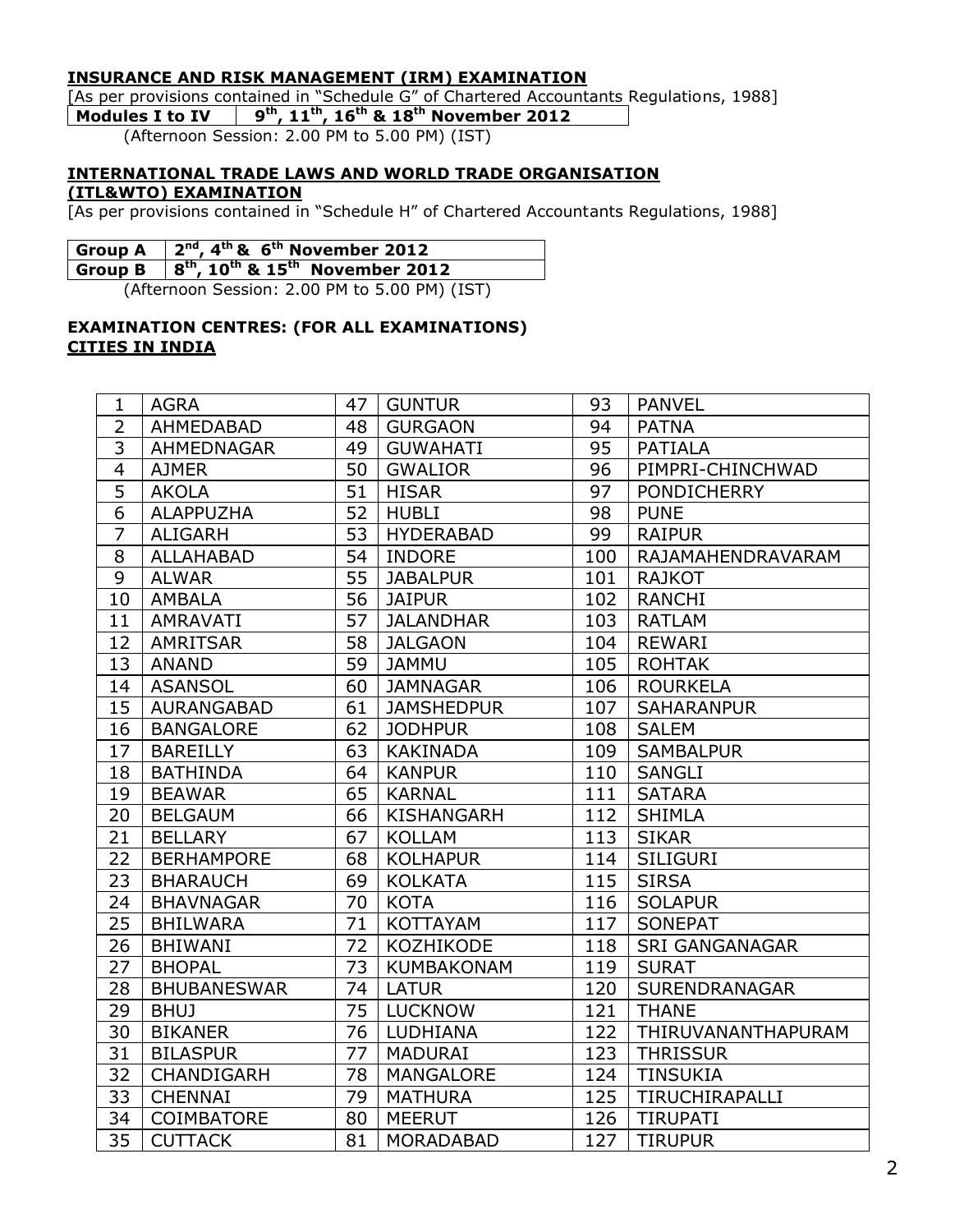| 36 | <b>DEHRADUN</b>        | 82 | <b>MUMBAI</b>      | 128 | <b>TUTICORIN</b>     |
|----|------------------------|----|--------------------|-----|----------------------|
| 37 | <b>DELHI/NEW DELHI</b> | 83 | MUZAFFARNAGAR      | 129 | <b>UDAIPUR</b>       |
| 38 | <b>DHANBAD</b>         | 84 | <b>MYSORE</b>      | 130 | <b>UDUPI</b>         |
| 39 | <b>DURG</b>            | 85 | <b>NAGPUR</b>      | 131 | <b>UJJAIN</b>        |
| 40 | <b>ERNAKULAM</b>       | 86 | <b>NANDED</b>      | 132 | <b>VADODARA</b>      |
| 41 | <b>ERODE</b>           | 87 | <b>NASHIK</b>      | 133 | <b>VAPI</b>          |
| 42 | FARIDABAD              | 88 | <b>NELLORE</b>     | 134 | <b>VARANASI</b>      |
| 43 | <b>GANDHIDHAM</b>      | 89 | <b>NOIDA</b>       | 135 | <b>VELLORE</b>       |
| 44 | GHAZIABAD              | 90 | <b>PALGHAT</b>     | 136 | VIJAYAWADA           |
| 45 | <b>GOA</b>             | 91 | <b>PALI MARWAR</b> | 137 | <b>VISAKHAPATNAM</b> |
| 46 | <b>GORAKHPUR</b>       | 92 | PANIPAT            | 138 | YAMUNA NAGAR         |

#### **OVERSEAS CENTRES: (FOR PROFESSIONAL COMPETENCE EXAMINATION (PCE), INTEGRATED PROFESSIONAL COMPETENCE EXAMINATION (IPCE) AND FINAL EXAMINATIONS ONLY)**

**1) ABU DHABI 2) DUBAI 3) KATHMANDU 4) MUSCAT**

Payment of fees for the examinations should be made by Demand Draft only. The Demand Drafts may be of any Scheduled Bank and should be drawn in favour of **The Secretary, The Institute of Chartered Accountants of India, payable at New Delhi only.**

The Council reserves the right to withdraw any centre at any stage without assigning any reason.

Applications for admission to these examinations are required to be made either online at **http://icaiexam.icai.org free of cost (i.e. Rs. 500/- for PCC, IPCC & Final candidates for the cost of application form shall not be charged if applications are filled in online)** or in the relevant prescribed form, copies of which may be obtained from the **Additional Secretary (Examinations), The Institute of Chartered Accountants of India,** 'ICAI BHAWAN', Indraprastha Marg, New Delhi – 110 002 on payment of Rs.500/- per application form in respect of Professional Competence Course, Integrated Professional Competence Course and Final Examination candidates. The cost of Examination application forms for Management Accountancy Course (MAC) Part – I, Corporate Management Course (CMC) Part – I, Tax Management Course (TMC) Part – I, Insurance and Risk Management (IRM) examination is Rs. 100/- per application form. The forms shall also be made available in the Regional and Branch Offices of the Institute and can be obtained there from on cash payment on or from **6 th August, 2012**.

Applications together with the prescribed fee by Demand Draft of any Scheduled Bank may be sent so as to reach the Additional Secretary (Examinations) at New Delhi not later than **27th August, 2012**. However, applications will also be received direct by Delhi Office after **27th August, 2012** and upto **3 rd September, 2012** with late fee of **Rs. 500/-**. Applications received after **3 rd September,** 2012 shall not be entertained under any circumstances. Applications for the students' examinations only duly filled in will also be received by hand delivery at the office of Institute at New Delhi and at the Decentralised Offices of the Institute at Mumbai, Chennai, Kolkata, Kanpur, Delhi, Ahmedabad, Bangalore, Hyderabad, Jaipur and Pune upto **3 rd September, 2012**. Candidates residing in these cities are advised to take advantage of this facility.

However, application forms duly completed for the Post Qualification Course Examinations i.e. Management Accountancy Course (MAC) Part - I, Corporate Management Course (CMC) Part - I, Tax Management Course (TMC) Part – I, Insurance and Risk Management (IRM) will be received **only** at the New Delhi office of the Institute.

**The candidates who fill up the examination application form online at http://icaiexam.icai.org from 6 th August, 2012 to 27th August, 2012 and remit the fee online by using either VISA or MASTER Credit/ Debit Card shall not be charged Rs.500/- in case of PCC, IPCC Final examination (i.e. cost of application form fee) in order to popularize filling-in**